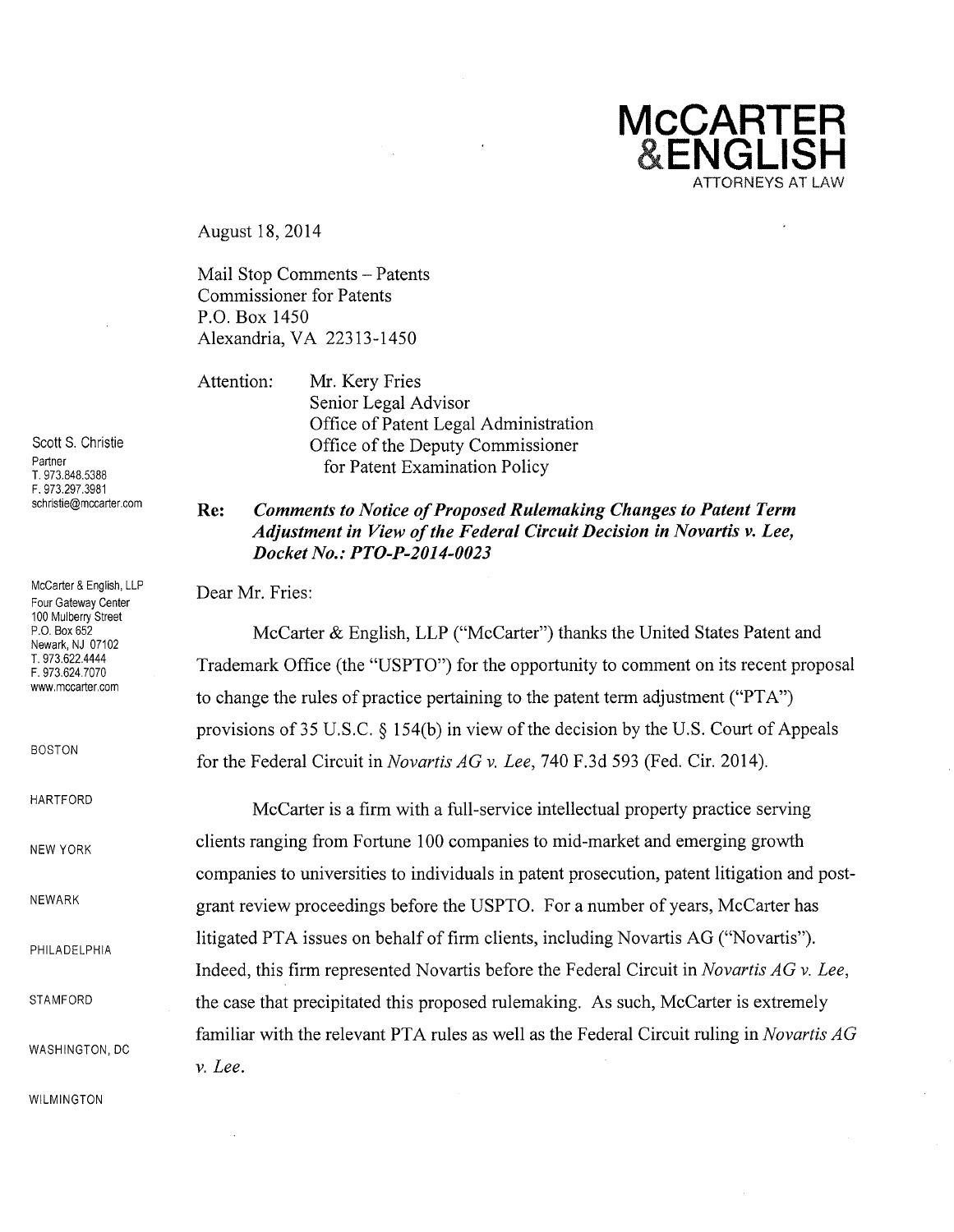$\cdots$ 

### I. AMENDMENTS **PROPOSED BY THE USPTO**

The text of the proposed amendments to 37 C.F.R. §§ 1.703 and 1.704 as provided in the Federal Register (79 Fed. Reg. 34681, 34685) is shown below:

§1.703 Period of adjustment of patent term due to examination delay.

(b) The period of adjustment under  $\S$  1.702(b) is the number of days, if any, in the period beginning on the day after the date that is three years after the date on which the application was filed under 35 U.S.C. 111(a) or the national stage commenced under 35 U.S.c. 371(b) or (f) in an international application and ending on the date a patent was issued, but not including the sum of the following periods:

(1) The number of days, if any, in the period beginning on the date on which a request for continued examination of the application under 35 U.S.C. 132(b) was filed and ending on the date the patent was issued of mailing of a notice of allowance under 35 U.S.C. 151, unless prosecution in the application is reopened, in which case the period of adjustment under  $\S 1.702(b)$  also does not include the number of days, if any, in the period or periods beginning on the date on which a request for continued examination of the application under 35 U.S.C. 132(b) was filed or the date of mailing of an action under 35 U.S.C. 132, whichever occurs first, and ending on the date of mailing of a subsequent notice of allowance under 35 U.S.C. 151;

§ 1.704 Reduction of period of adjustment of patent term.

(a) The period of adjustment of the term of a patent under  $\S\S$  1.703(a) through (e) shall be reduced by a period equal to the period of time during which the applicant failed to engage in reasonable efforts to conclude prosecution (processing or examination) of the application.

(c) Circumstances that constitute a failure of the applicant to engage in reasonable efforts to conclude processing or examination of an application also include the following circumstances, which will result in the following reduction of the period of adjustment set forth in § 1.703 to the extent that the periods are not overlapping: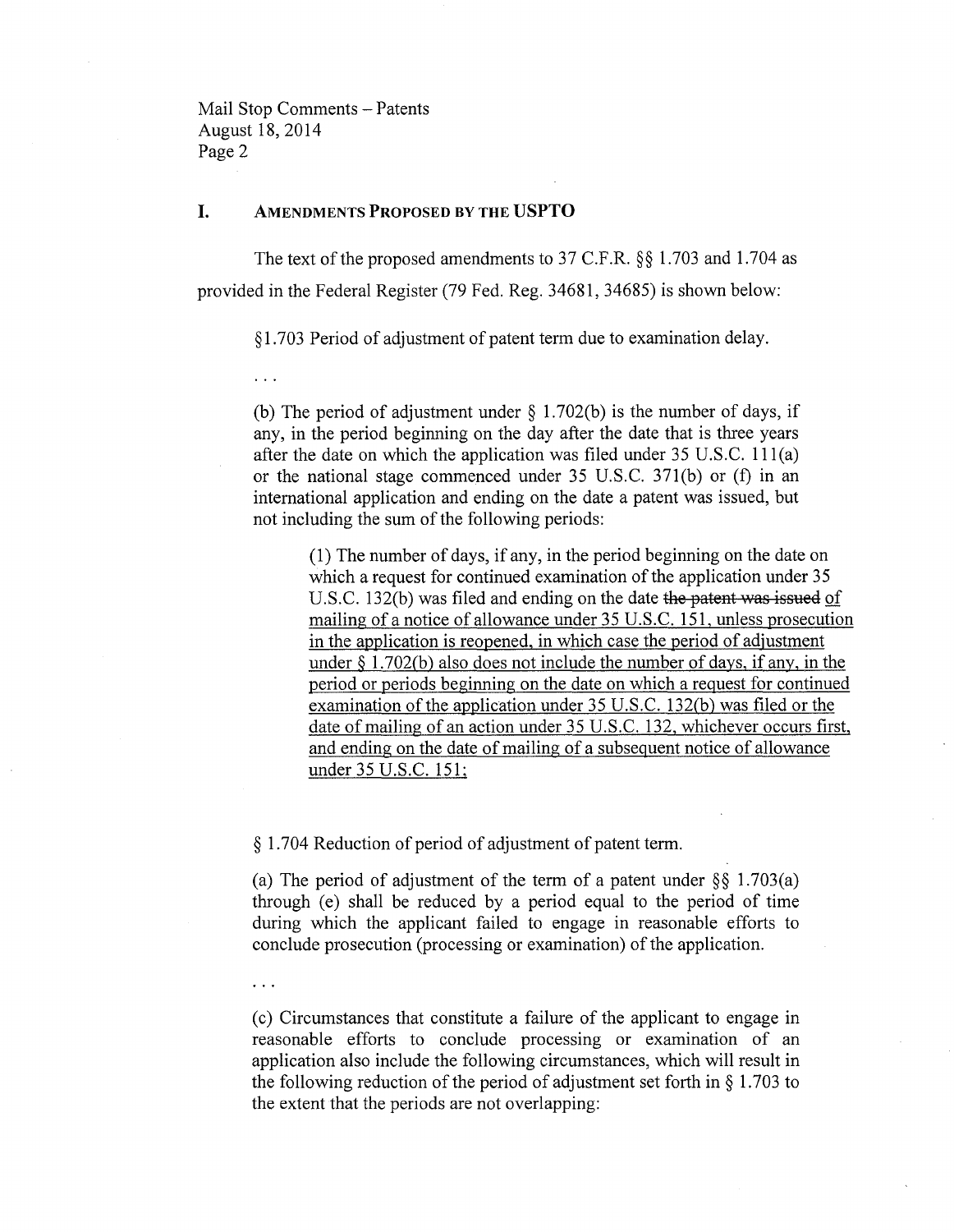$\overline{1}$ 

(12) Submission of a request for continued examination under 35 U.S.C. 132(b) after a notice of allowance under 35 U.S.C. 151 has been mailed, in which case the period of adjustment set forth in § 1.703 shall be reduced by the number of days, if any, beginning on the date of mailing of the notice of allowance under 35 U.S.C. 151 and ending on the date the request for continued examination under  $35$  U.S.C. 132(b) was filed;

The USPTO proposes to amend 37 C.F.R.  $\S1.703(b)(1)$  to establish that the time period from the mailing of the notice of allowance to patent issuance will accrue as Type B PTA, "unless the Office actually resumes examination of the application after allowance." 79 Fed. Reg. at 34682. The USPTO states that such an amendment is required to implement the decision of *Novartis AG* v. *Lee. Id.* The USPTO further proposes to amend 37 C.F.R.  $\S1.704(c)$  to characterizes submission of an RCE after a notice of allowance has been mailed as a failure of an applicant to engage in reasonable efforts to conclude processing or examination of an application. *Id.* The USPTO rationalizes this proposed change as a means to ensure that applicants do not obtain multiple periods of PTA under 35 U.S.C.  $\S154(b)(1)(B)$  for the time after a notice of allowance as a consequence of delaying issuance of the application by filing RCEs after a notice of allowance. *Id.* at 34683.

For the following reasons, McCarter respectfully submits that these proposed amendments to 37 C.F.R. §§ 1.703 and 1.704 are not supported by the holding of *Novartis AG* v. *Lee* and, moreover, inappropriately penalize patentees through deprivation of Type B PTA not only for instances where a subsequent request for continued examination ("RCE") does not result in any further actual examination, but also for delay not initiated by an applicant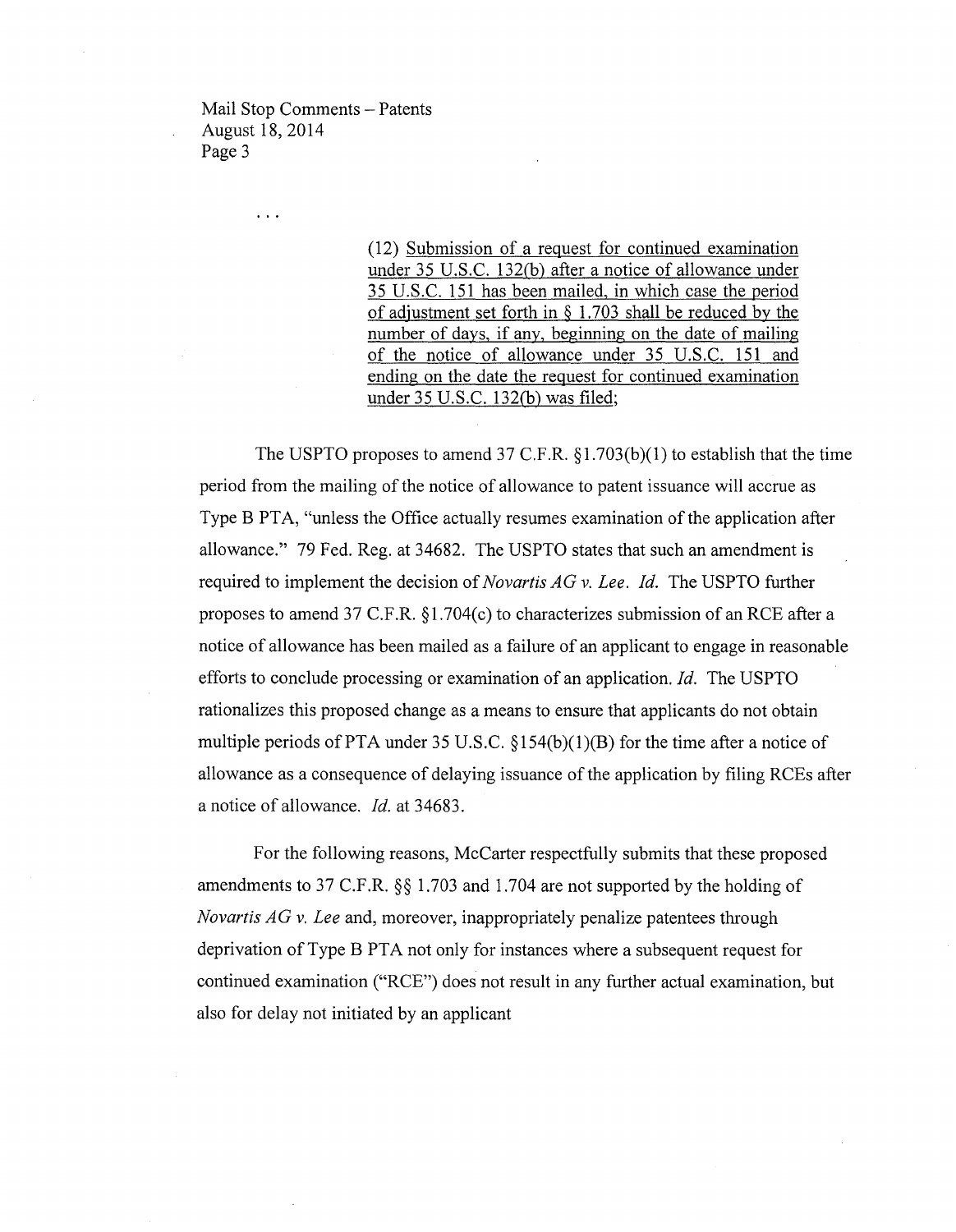## II. THE PROPOSED AMENDMENTS TO 37 C.F.R. §§ 1.703 AND 1.704 RUN CONTRARY TO THE DECISION IN *NOVARTISAG* V. *LEE*

The Federal Circuit in *Novartis AG* v. *Lee* neither contemplated nor mandated a revision to PTA regulations to address anything other than a correction to the Office's misinterpretation of 35 U.S.C. § 154(b) to include the period of time between allowance and issuance after an initial period of continued examination as cognizable Type B PTA. Indeed, the *Novartis* Court took great care to indicate that events after allowance that resume examination are "exceptional":

The common-sense understanding of "time consumed by continued examination," 35 U.S.C.  $\S$  154(b)(1)(B)(i), is time up to allowance, but not later, unless examination on the merits resumes.

The PTO identifies several circumstances in which affirmative action is taken to resume examination after allowance, perhaps based on new information submitted by applicants in fulfillment of their continuing duty to disclose information material to patentability, 37 C.F.R. § 1.56. But such circumstances are exceptional, and an appropriate adjustment can be made when they occur. For none of the three applications at issue does the PTO identify any "continued examination of the application" that occurred after the notice of allowance was mailed. The possible existence of these exceptional cases does not support a general rule excluding time between allowance and issuance.

*Novartis AG* v. *Lee,* 740 F.3d 593, 602 (Fed. Cir. 2014) (emphasis added) (citations omitted). The *Novartis* Court clearly determined that the type of general rules now proposed by the USPTO are unwarranted and unnecessary.

Furthermore, the USPTO's proposed amendments to 37 C.F.R. §§ 1.703(b)(1) and 1.704(c) treat post-allowance prosecution time differently depending on whether an RCE already had been filed. If an RCE previously has been filed, the USPTO proposes to exclude from accrual ofType B PTA all prosecution time that occurs post-allowance. However, if no RCE previously has been filed, prosecution time that occurs postallowance may accrue as Type B PTA. Such a dichotomy is in tension with *Novartis AG* v. *Lee,* which held that time spent in continued examination does not count toward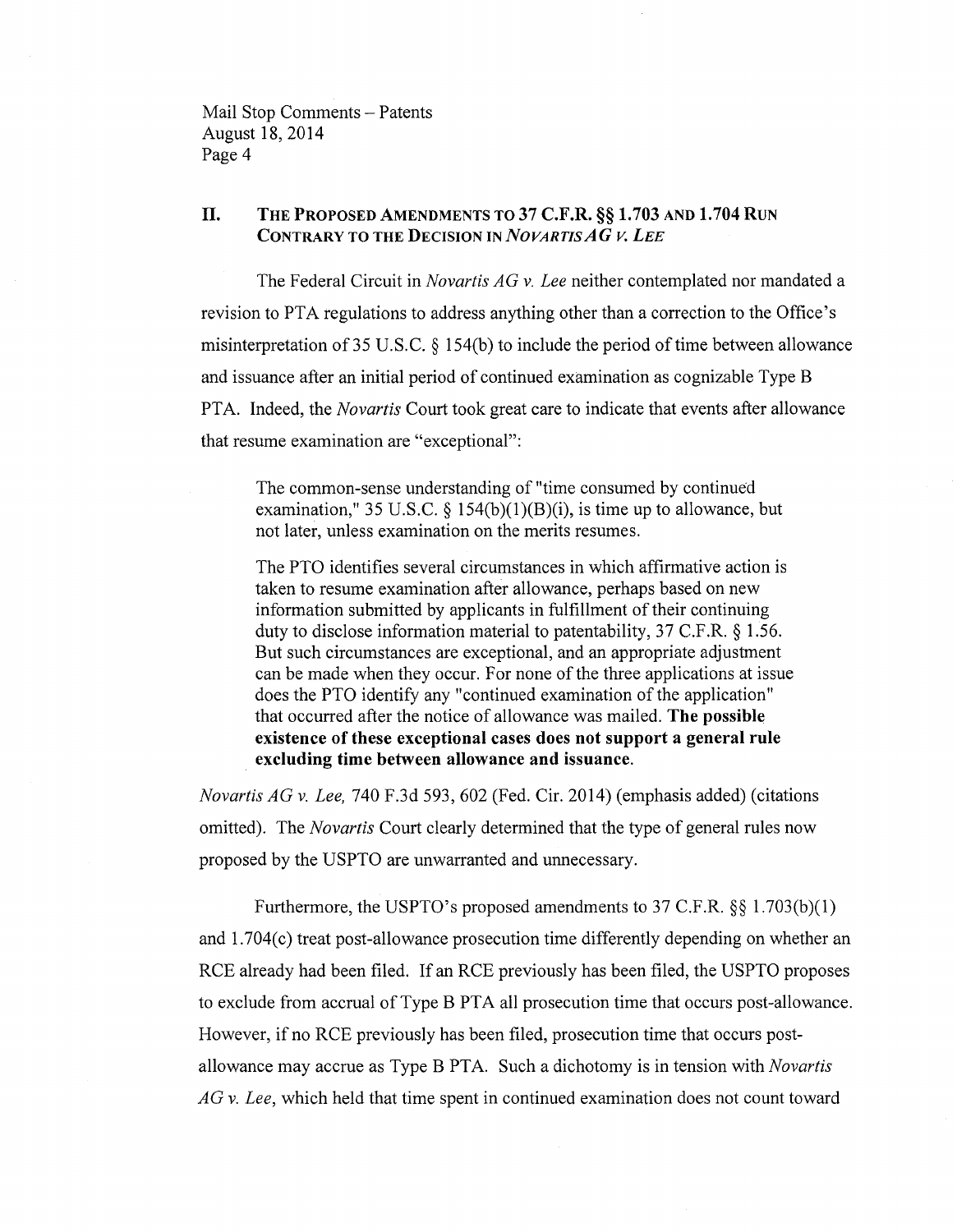$\cdots$ 

Type B PTA accrual, regardless of when the continued examination begins, but that time from allowance to issuance does count toward Type B PTA accrual, regardless of whether it is a continued-examination case. *See Novartis,* 740 F.3d at 601-02. The *Novartis* Court dictates that the USPTO may not distinguish between continuedexamination cases and non-continued-examination cases in this manner, contrary to the proposed amendments to 37 C.F.R.  $\S$ § 1.703(b)(1) and 1.704(c)(12).

The USPTO's attempt to reach beyond the rulings of *Novartis AG* v. *Lee* is reckless and will produce disruptive and contentious results. It is not appropriate to extend *Novartis AG* v. *Lee* in this manner, particularly when patent term is at stake, with each day of term having a potential value of millions of dollars to a patentee. The USPTO should exercise appropriate restraint and caution by revising the PTA regulations only in a manner that comports with the holding of *Novartis AG* v. *Lee.* 

Accordingly, we submit that implementing the decision in *Novartis AG* v. *Lee*  requires no amendment to 37 C.F.R. § 1.704(c) and only the following amendment to 37 C.F.R. §1.703(b)(l):

§ 1.703 Period of adjustment of patent term due to examination delay.

(b) The period of adjustment under  $\S$  1.702(b) is the number of days, if any, in the period beginning on the day after the date that is three years after the date on which the application was filed under 35 U.S.C. 111(a) or the national stage commenced under 35 U.S.C. 371(b) or (f) in an international application and ending on the date a patent was issued, but not including the sum of the following periods:

> (l) The number of days, if any, in the period beginning on the date on which **a** an initial request for continued examination of the application under  $35$  U.S.C. 132(b) was filed and ending on the date the patent was issued of mailing of **a** an initial notice of allowance under 35 U.S.C. 151, unless prosecution in the application is reopened, in which case the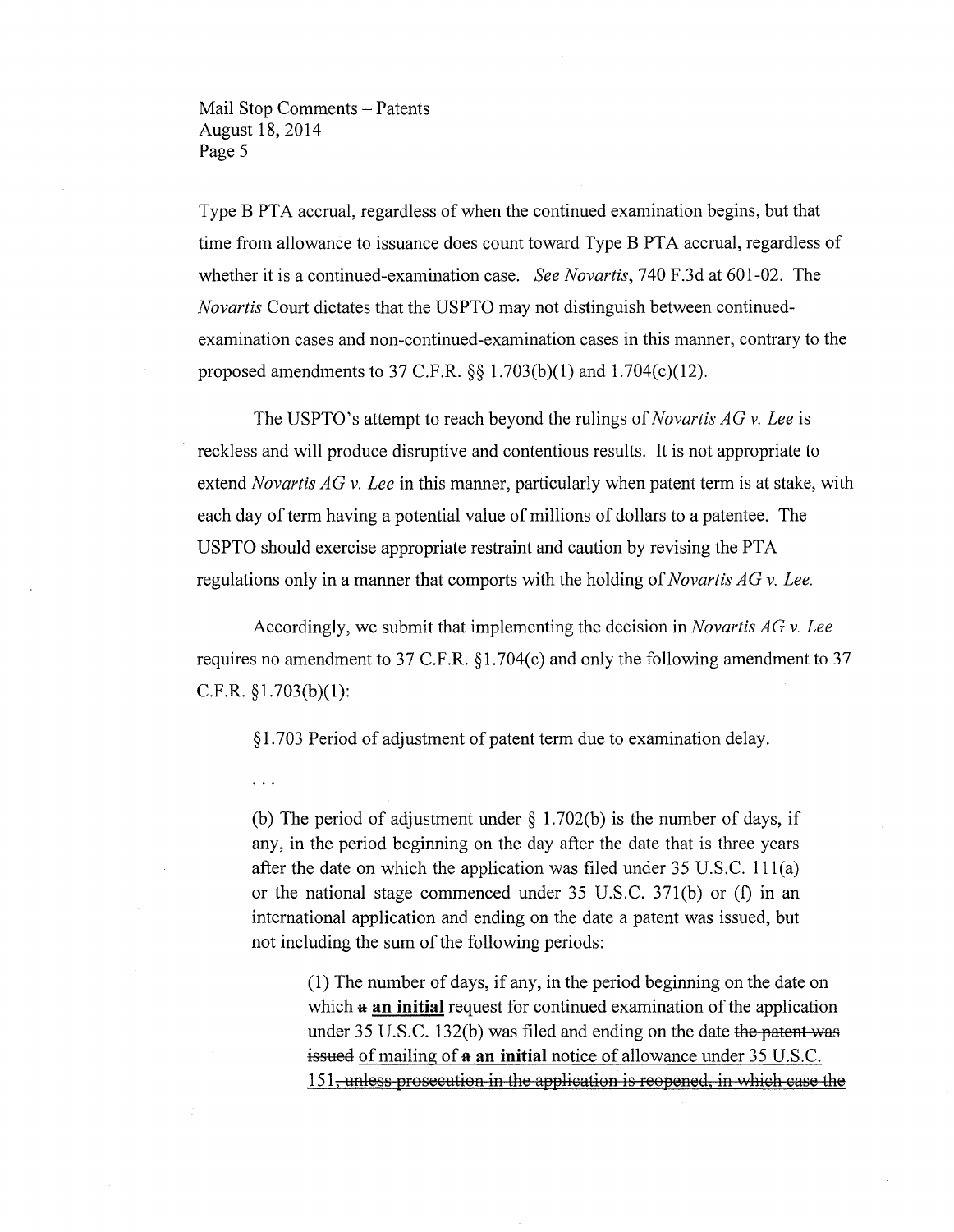> period of adjustment under § 1.702(b) also does not include the number of days, if any, in the period or periods beginning on the date on which a request for continued examination of the application under 35 U.S.C. 132(b) *VfflS* filed or the date of mailing of an action under 35 U.s.C. 132, whichever occurs first, and ending on the date of mailing of a subsequent notice of allowance under 35 V.S.C. 151;

# III. THE PROPOSED AMENDMENT TO 37 C.F.R. § 1.704 ALSO IS UNWARRANTED BECAUSE FILING AN RCE DOES NOT CONSTITUTE A FAILURE TO ENGAGE IN EFFORTS TO CONCLUDE PROCESSING OR EXAMINATION OF AN ApPLICATION

The USPTO's proposed amendment to 37 C.F.R. §1.704(c)(12) likewise is inappropriate because it already has conceded that the mere filing of an RCE by a patent applicant does not constitute failure to prosecute in a timely manner.

Nor is there anything odd about excluding RCE time from the calculation of B delay when the USPTO has chosen not to include RCE time in the list of delays that are due to failure of an applicant "to engage in reasonable efforts to conclude prosecution of the application," which are set out in its regulations at 37 C.F.R. § 1.704. *See* 35 U.S.C. § 154(b)(2)(C). RCEs serve a valuable function in the patent application process and not every RCE reflects a failure to engage in reasonable efforts.

*See* Brief for the United States Patent and Trademark Office filed May 13,2013, *Novartis* v. *Rea* (Fed. Cir. 13-1160), at 35. Despite this admission, the USPTO now contends that an RCE does constitute a failure to engage in efforts to conclude processing or examination of an application, but only if that RCE is filed after allowance. It defies logic that an RCE, which when filed before allowance, *e.g.,* to submit an information disclosure statement ("IDS"), is appropriate conduct in furtherance of prosecution somehow transforms into activity that fails to constitute efforts to conclude processing or examination simply because a notice of allowance already has been mailed.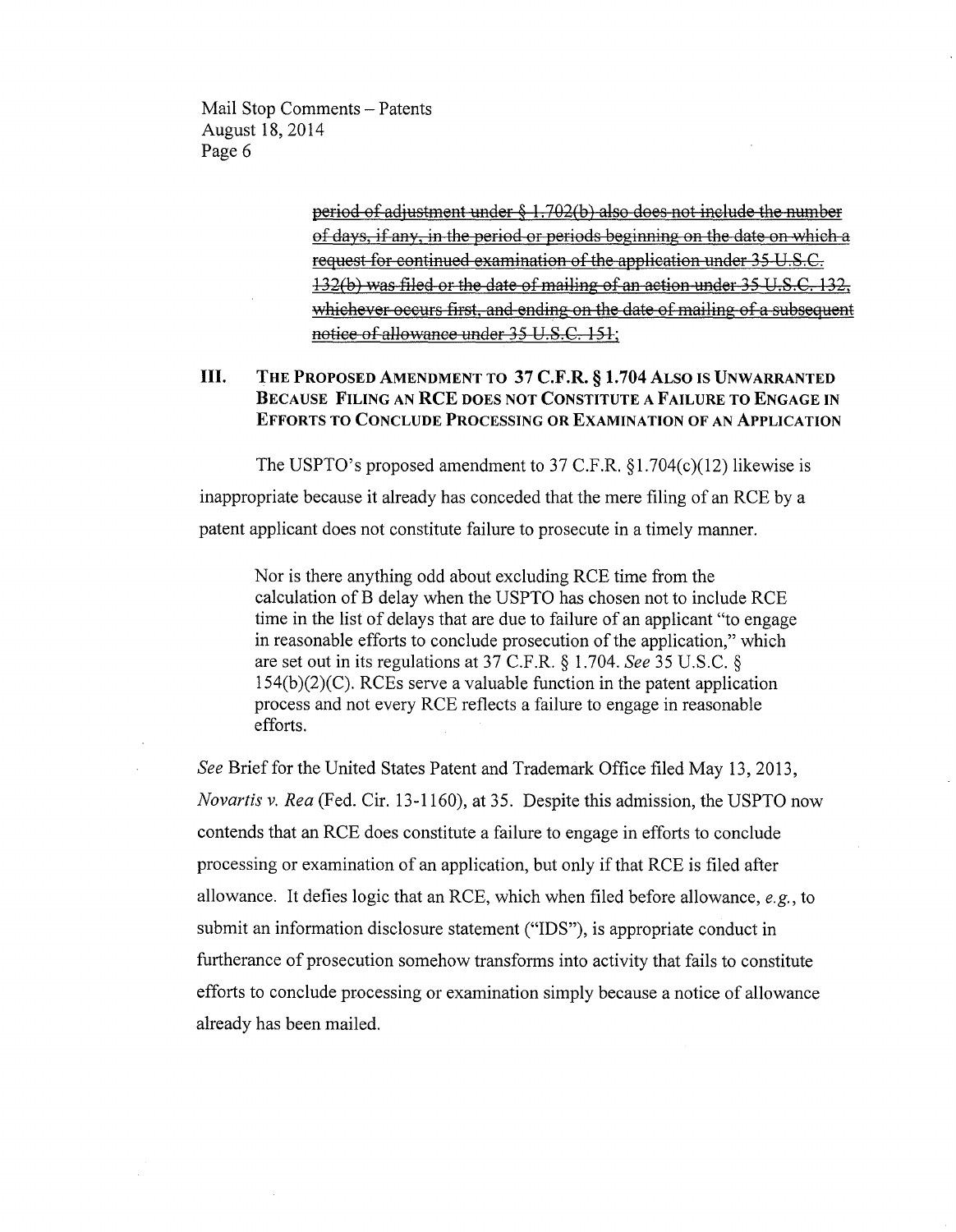The USPTO asserts that the amended  $\S1.704(c)$  will prevent an applicant from obtaining multiple periods of Type B PTA for the time after allowance as a consequence of delaying issuance by filing multiple RCEs. But, the USPTO's most recent statistics reinforce that such concerns are speculative at best. No RCE is ever filed in approximately 75% of all patent applications. Where RCEs are filed at all, only one is filed in approximately 18% of all applications, and two are filed in only 5% of all applications. Applications in which three RCEs are filed constitute the remaining 2%. *See* Statistics Related to RCEs, at slide 5, *available at* http://www.uspto.gov/patents/init events/rce outreach.jsp. Applicants are not engaging in serial RCE filings because the goal of an RCE is to achieve valid patent issuance, not endless prosecution delay.

Furthermore, to the extent the USPTO fears that applicants may file an unlimited number of RCEs, it ignores that an applicant has a legal right to engage in RCE practice. *See* 35 U.S.C. § 132(b). The Office previously considered regulatory revisions to RCE practice, including limiting the number of RCEs that an applicant could file, yet rescinded the proposed rules in the face of withering criticism from the patent bar and a lawsuit that sought to prevent the rules from taking effect. *See USPTO Rescinds Controversial Patent Regulations Package Proposed by Previous Administration,* Press Release, 09-21 (Oct. 8, 2009), *available at*  http://www.uspto.gov/news/09 21.jsp.

If the USPTO desires to implement new procedural rules governing RCE practice - like limiting the number of RCEs per application, limiting the permissible bases for second or third filed RCEs, or progressively increasing fees for successive RCEs - there is a process through which it may do so. *See TaJas* v. *Doll,* 559 F.3d 1345, 1351-53, 1359 (Fed. Cir. 2009), *reh* 'g *en banc granted, opinion vacated,* 328 F. App'x 658 (Fed. Cir. 2009). But absent a change in the current statutory regime, applicants are within their rights to pursue continued examination of their applications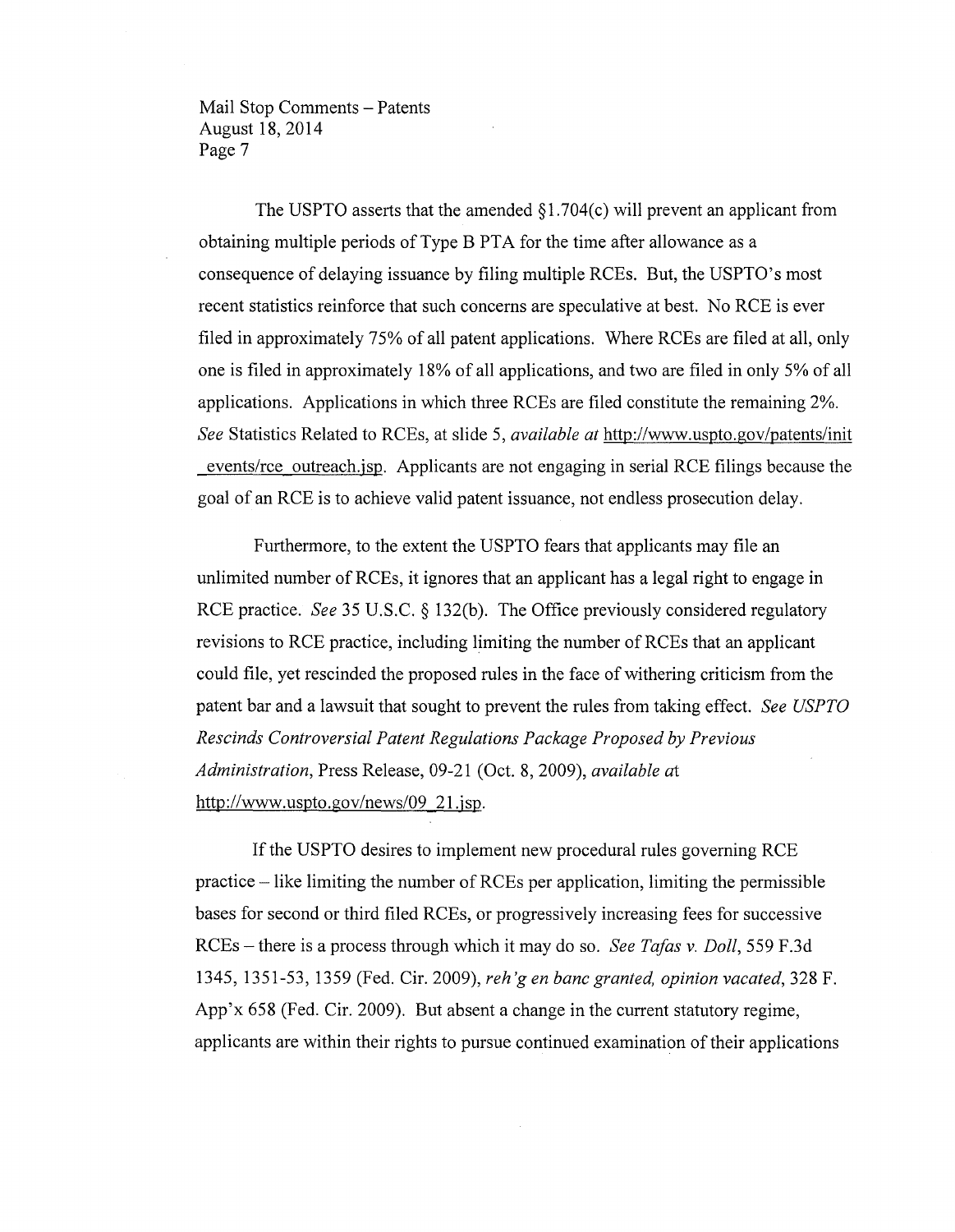by engaging in RCE practice and should receive PTA according to the plain language interpretation of the statute, including Section  $154(b)(1)(B)$ 

#### IV. ALTERNATIVE PROPOSED AMENDMENTS TO 37 C.F.R. § 1.703

As demonstrated above, the only amendment to 37 C.F.R. § 1.703(b)(1) required by *Novartis AG* v. *Lee* excludes the time period between the filing of an initial RCE and the mailing of an initial notice of allowance from accrual as Type B PTA. In the event that the USPTO does not embrace this position, McCarter proposes alternative revisions to the 37 C.F.R. § 1.703(b)(1).

A. The USPTO Cannot Exclude from Type B PTA the Period Beginning on the Date on which an RCE is Filed After Issuance of an Initial Notice of Allowance and Ending on the Date of Mailing of a Subsequent Notice of Allowance Unless Examination is Actually Reopened

The USPTO proposes to exclude from Type B PTA accrual one of two time periods for activities occurring after allowance, whichever occurs first: (1) the number of days in the period or periods beginning on the date on which an RCE of the application under 35 U.S.C. §132(b) was filed and ending on the date of mailing ofa subsequent notice of allowance under 35 U.S.C. § 151; or (2) the number of days in the period or periods beginning on the date of mailing of an action under 35 U.S.C. §132 and ending on the date of mailing of a subsequent notice of allowance under 35 U.S.C. § 151. We respectfully submit that the USPTO is prohibited from including the first period of exclusion in the proposed amendment to 37 C.F.R. § 1.703(b)(1) based upon the express language in *Novartis* v. *Lee.* 

There is no justification for excluding the period from filing of a subsequent RCE to mailing of a subsequent notice of allowance from Type B PTA unless the filing of this subsequent RCE triggers the mailing of an office action under 35 U.S.C. §132. Indeed, it is instructive to note that one of the patents included in the *Novartis* lawsuit, *i.e.,* U.S. Patent No. 7,973,031 (the "'031 patent"), had three RCEs filed during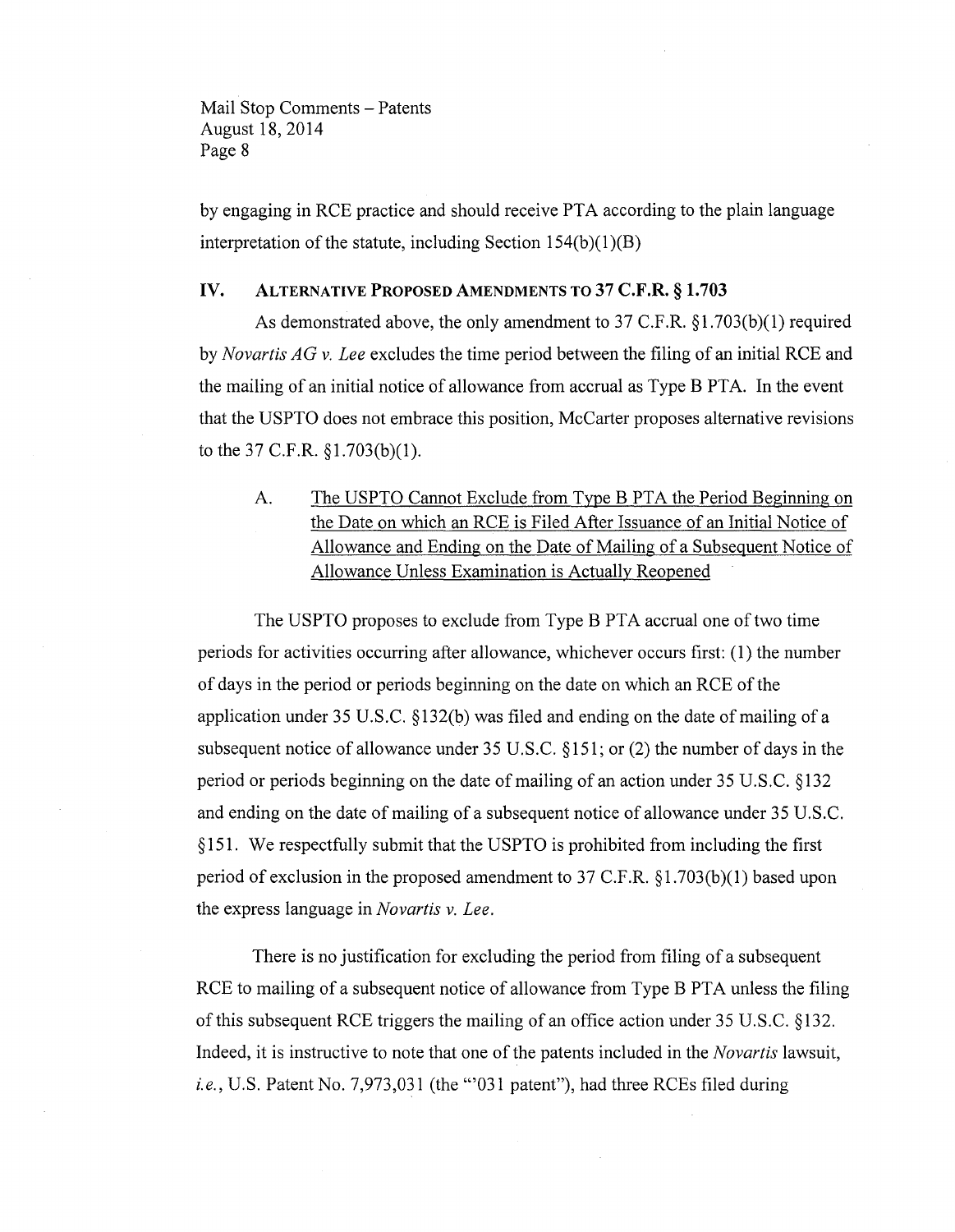$\mathbf{1}$ 

pendency. The first RCE was filed with a response to a final office action; the second was filed after an initial notice of allowance in order to submit an IDS to the Office in compliance with 37 C.F.R. § 1.56; and the third was filed after a second notice of allowance, again in order to submit an IDS to the Office in compliance with 37 C.F.R. §1.56. These second and third RCEs (with IDSs) **did not** cause the USPTO to issue any office action that reopened examination.

The *Novartis* Court clearly states that for the '031 patent, "the PTO [does not] identify any 'continued examination of the application' that occurred after the notice of allowance was mailed." See *Novartis,* 740 F.3d at 602. Ifthe *Novartis* Court did not view the filing of the two RCEs after the initial and second notices of allowance during prosecution of the' 031 patent as continued examination where no further examination actually took place, then the USPTO cannot possibly rationalize an amendment to 37 C.F.R. §1.703(b)(1) that proposes to now treat such activity as continued examination. This proposal by the USPTO is, in fact, a direct contradiction to the findings of the Federal Circuit. Should the USPTO persist in including reference to activity occurring after an initial notice of allowance in 37 C.F.R.  $\S1.703(b)(1)$ , it cannot conceivably include RCE filings that do not actually cause the resumption of examination.

To address this inconsistency, we propose the following amendment to 37  $C.F.R. \S1.703(b)(1)$  that removes reference to RCE filings after an initial notice of allowance, and instead focuses on whether **actual** examination is reopened by the mailing of an action:

§ 1.703 Period of adjustment of patent term due to examination delay.

(b) The period of adjustment under  $\S$  1.702(b) is the number of days, if any, in the period beginning on the day after the date that is three years after the date on which the application was filed under 35 U.S.C. 111(a) or the national stage commenced under  $35 \text{ U.S.C. } 371(\text{b})$  or  $(f)$  in an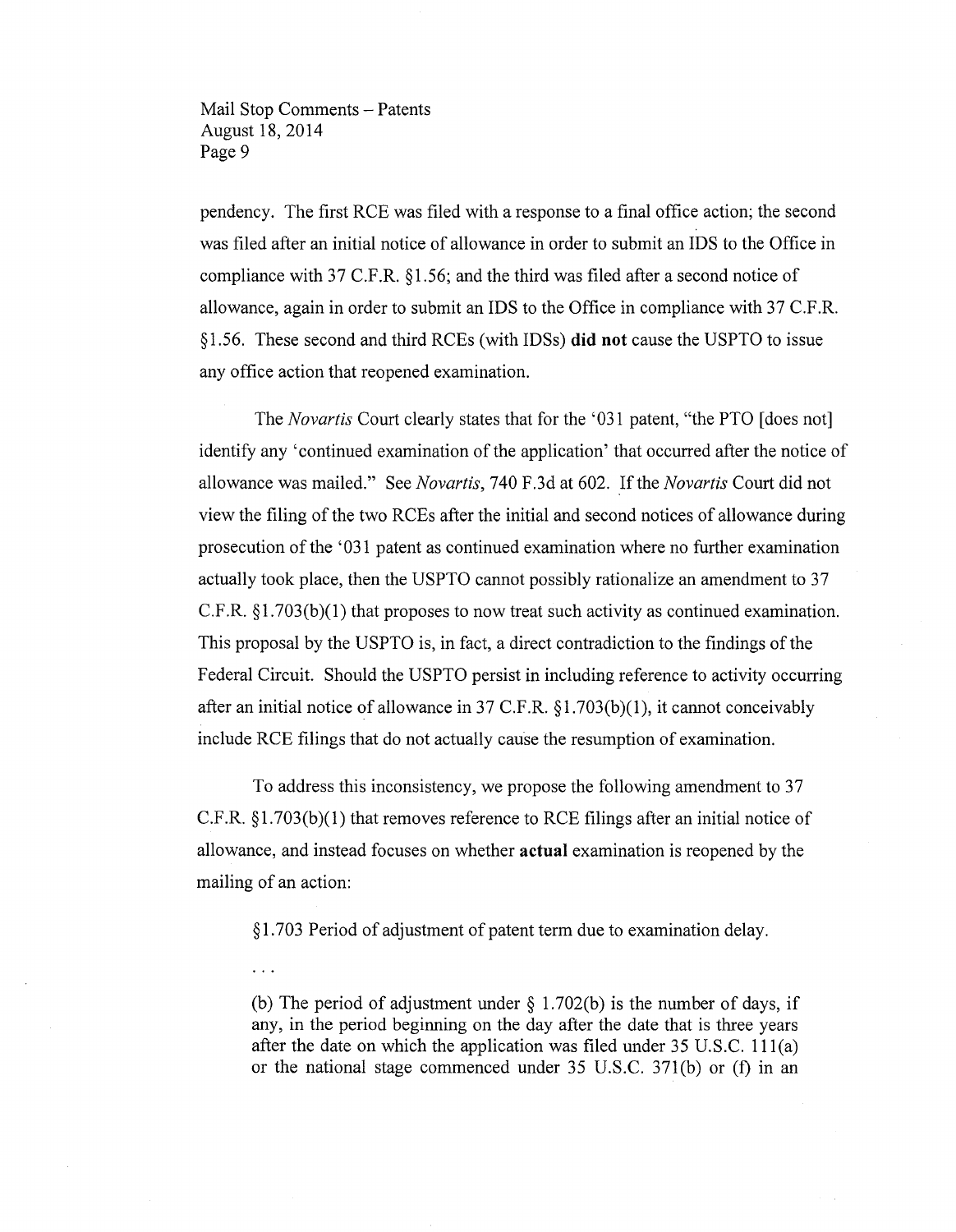> international application and ending on the date a patent was issued, but not including the sum of the following periods:

(1) The number of days, if any, in the period beginning on the date on which a request for continued examination of the application under 35 U.S.c. 132(b) was filed and ending on the date the patent was issued of mailing of a notice of allowance under 35 U.S.C. 151, unless prosecution **examination** in the application is reopened **after the mailing of an initial notice of allowance under 35 U.S.C. 151,** in which case the period of adjustment under § 1.702(b) also does not include the number of days, if any, in the period or periods beginning on the date on which a request for continued examination of the application under  $35 \text{ U.S.C.}$  132(b) was filed or the date of mailing of an action under 35 U.S.C. 132<del>, whichever occurs first,</del> and ending on the date of mailing of a subsequent notice of allowance under 35 U.S.C. 151.

B. The USPTO Cannot Exclude from Type B PTA the Period Beginning on the Date of Mailing of an Action under 35 U.S.C. §132 After Issuance of an Initial Notice of Allowance and Ending on the Date of Mailing of a Subsequent Notice of Allowance Unless the Action was Necessitated by Applicant-Initiated Activity.

Moreover, it is not appropriate for the period between post-allowance mailing of an office action triggered by filing of an RCE and the subsequent notice of allowance to be excluded from Type B PTA under all circumstances. The *Novartis* Court suggested that there are "exceptional" circumstances after allowance that could give rise to resumption of examination, *Novartis,* 740 F.3d at 602, but the USPTO's proposed amendment to 37C.F.R. §1.703(b)(1) provides no analysis of, nor guidance concerning, what constitutes an "exceptional" circumstance post-allowance that may prohibit Type B PTA accrual. By neglecting to provide such analysis and guidance, the USPTO, *inter alia,* fails to distinguish between applicant-initiated activity and USPTO-initiated activity, essentially penalizing an applicant for all activity after a notice of allowance that gives rise to examination even if the applicant had no responsibility for the further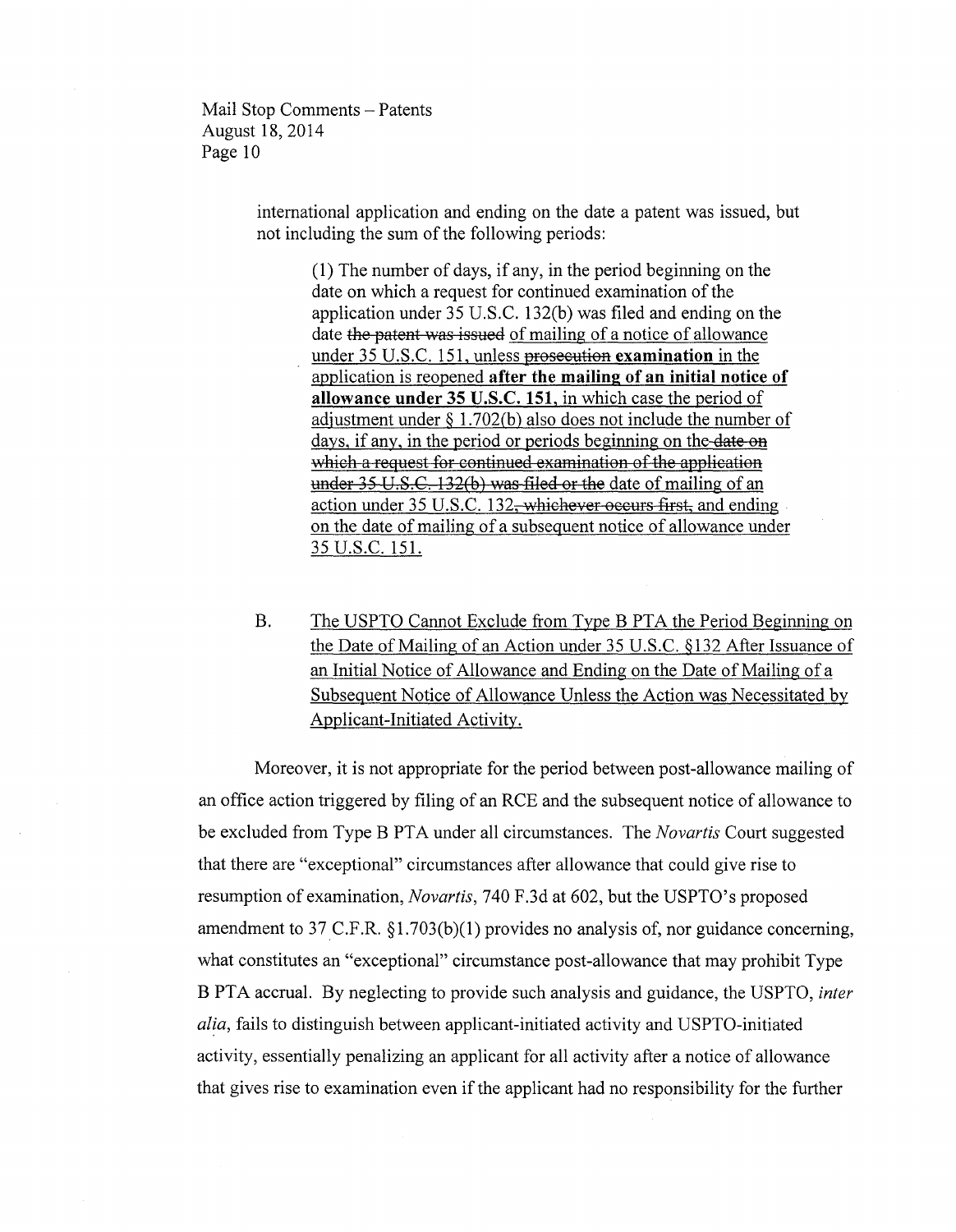continued examination. This outcome runs contrary to the position taken by the USPTO itself in *Novartis AG* v. *Lee,* which was acknowledged by the Federal Circuit:

As already noted, the PTO has explained that 154(b)(1)(B) is best understood as making distinctions based on **whether certain delays are attributable to the PTO.** On that basis the PTO has properly insisted that continued examinations are not to be distinguished according to when they are initiated. By the same token, allowance-to-issuance time is not to be distinguished according to whether there is a continued examination in a prosecution. Either way such time is plainly attributable to the PTO

*Id.* (emphasis added). The policy behind the enumerated exclusions in 35 U.S.C.  $\S154(b)(1)(B)$  is that these "delays are not 'due to the failure of' the Office to move the process along." *Id* at 601. In keeping with the findings of the *Novartis* Court, focusing on USPTO responsibility does not distinguish **when** a particular activity is initiated *(i. e.,* pre- or post-allowance), but rather **who** initiated that activity. Therefore, even if the USPTO insists on excluding examination that occurs after a notice of allowance from Type B PTA accrual, the USPTO cannot legitimately exclude any such examination time that is attributable to the USPTO, in accordance with 35 U.S.C.  $§154(b)(1)(B)(i).<sup>1</sup>$ 

The following is a proposed amendment to 37 C.F.R. §1.703(b)(1) that further modifies McCarter's proposed revisions requiring the triggering of an actual reopening of examination to also differentiate between applicant-initiated activity and other types of activity after the mailing of an initial notice of allowance:

§ 1.703 Period of adjustment of patent term due to examination delay.

(b) The period of adjustment under  $\S$  1.702(b) is the number of days, if any, in the period beginning on the day after the date that is three years after the date on which the application was filed under 35 U.S.C. 111(a)

<sup>&</sup>lt;sup>1</sup> 35 U.S.C. §154(b)(1)(B)(i) excludes only "time consumed by continued examination of the application *requested by the applicant* under 135(b)." (emphasis added).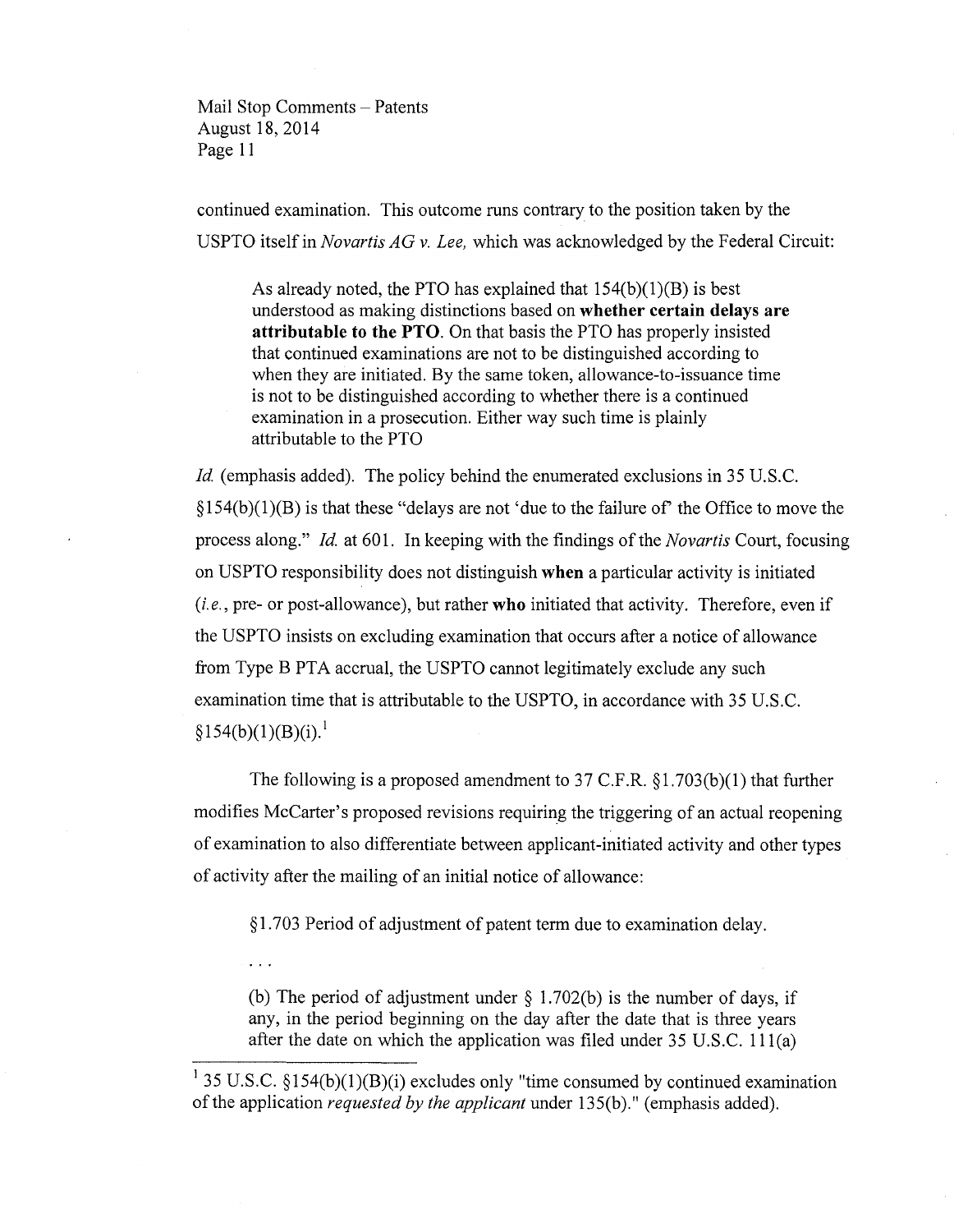> or the national stage commenced under 35 U.S.C. 371(b) or (f) in an international application and ending on the date a patent was issued, but not including the sum of the following periods:

(1) The number of days, if any, in the period beginning on the date on which a request for continued examination of the application under 35 U.S.C. 132(b) was filed and ending on the date the patent was issued of mailing of a notice of allowance under 35 U.S.C. 151, unless prosecution examination in the application is reopened in response to activity by applicant after the mailing of an initial notice of allowance under 35 **U.S.C. 151**, in which case the period of adjustment under  $\delta$ 1.702(b) also does not include the number of days, if any, in the period or periods beginning on the date on which a request for continued examination of the application under 35 U.S.C. 132(b) was filed or the date of mailing of an action under 35 U.S.C. 132 necessitated by the applicant-initiated activity, whichever occurs first, and ending on the date of mailing of a subsequent notice of allowance under 35 U.S.C. 151;

## v. ALTERNATIVE PROPOSED AMENDMENTS TO 37 C.F.R. § 1.704

As set forth above, no amendment to 37 C.F.R. §1.704(c) is required either by *Novartis AG* v. *Lee* or by the USPTO's misguided attempt to improperly characterize the mere filing of an RCE by a patent applicant as a failure to prosecute in a timely manner. Should the USPTO reject this conclusion, McCarter proposes alternative revisions to 37 C.F.R. §1.704(c)(12) to make an exception for an RCE filed as part of the QPIDS procedure that is accompanied by an IDS having a statement in compliance with § 1.704(d). Furthermore, the USPTO should amend 37 C.F.R. § 1.97 to make the QPIDS procedure permanent.

In the notice of proposed rulemaking, the USPTO states that the IDS provisions of37 C.F.R. §1.704(d) will not apply to the proposed 37 C.F.R. §1.704(c) because an applicant can avail itself of the IDS rules of37 C.F.R. §§1.97 and 1.98 to file an IDS after allowance without the need for filing an RCE, and the USPTO has the QPIDS procedure for filing an IDS even after payment of the issue fee. However, McCarter respectfully submits that the current IDS rules and procedures do not allow applicants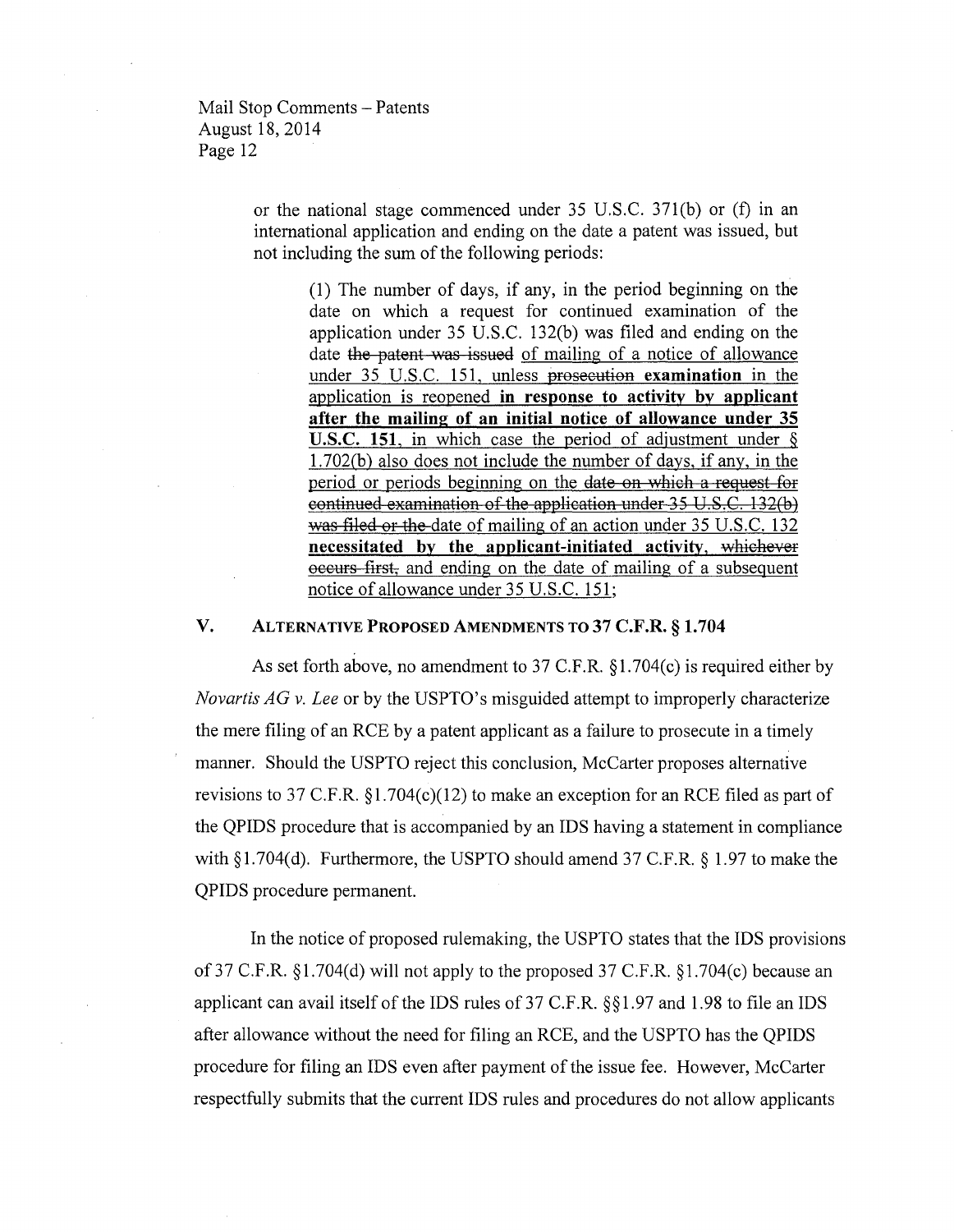to comply with 37 C.F.R. § 1.56 adequately without risking substantial loss of Type B PTA.

The QPIDS pilot program has been extended to run through September 30, 2014. This program allows an applicant to file an IDS after payment of the issue fee by waiving 37 C.F.R. §1.97(d), which normally disallows any filing of an IDS after payment of the issue fee. To take advantage of the QPIDS program, an applicant must file, *inter alia,* an IDS with a 37 C.F.R. §1.97(e) timeliness statement, a conditional RCE, and a conditional petition to withdraw from issue. If, upon review of the items in the IDS, an examiner does not believe that further action is required, the RCE fee will be refunded, and no further action will take place, except to pass the application to issuance.

First, McCarter proposes that the USPTO make the QPIDS procedure permanent? Many applicants have benefited from this procedure, and it is an excellent USPTO initiative, regardless of any changes to the PTA rules. Moreover, as described below, a permanent QPIDS procedure is necessary to avoid prevention of Type B PTA accrual in the event of protracted delay between payment of the issue fee and issuance of a patent.

Second, the time from payment of the issue fee to actual patent issuance is not a period generally under an applicant's control. While the USPTO certainly tries to issue patents within four months from payment of the issue fee to avoid a Type A PTA accrual under 35 U.S.C.  $\S154(b)(1)(A)(iv)$ , there are many instances in which issuance can take substantially longer. The longer the period between payment of the issue fee and patent issuance, the more likely it becomes that art or official actions from other jurisdictions will become available, necessitating the submission of an IDS after payment of the issue fee. However, if an applicant is diligent in meeting the

 $2$  The current requirements for compliance with the QPIDS procedure should be included in an amendment to 37 C.F.R. §1.97, *e.g.*, as a new subsection (j).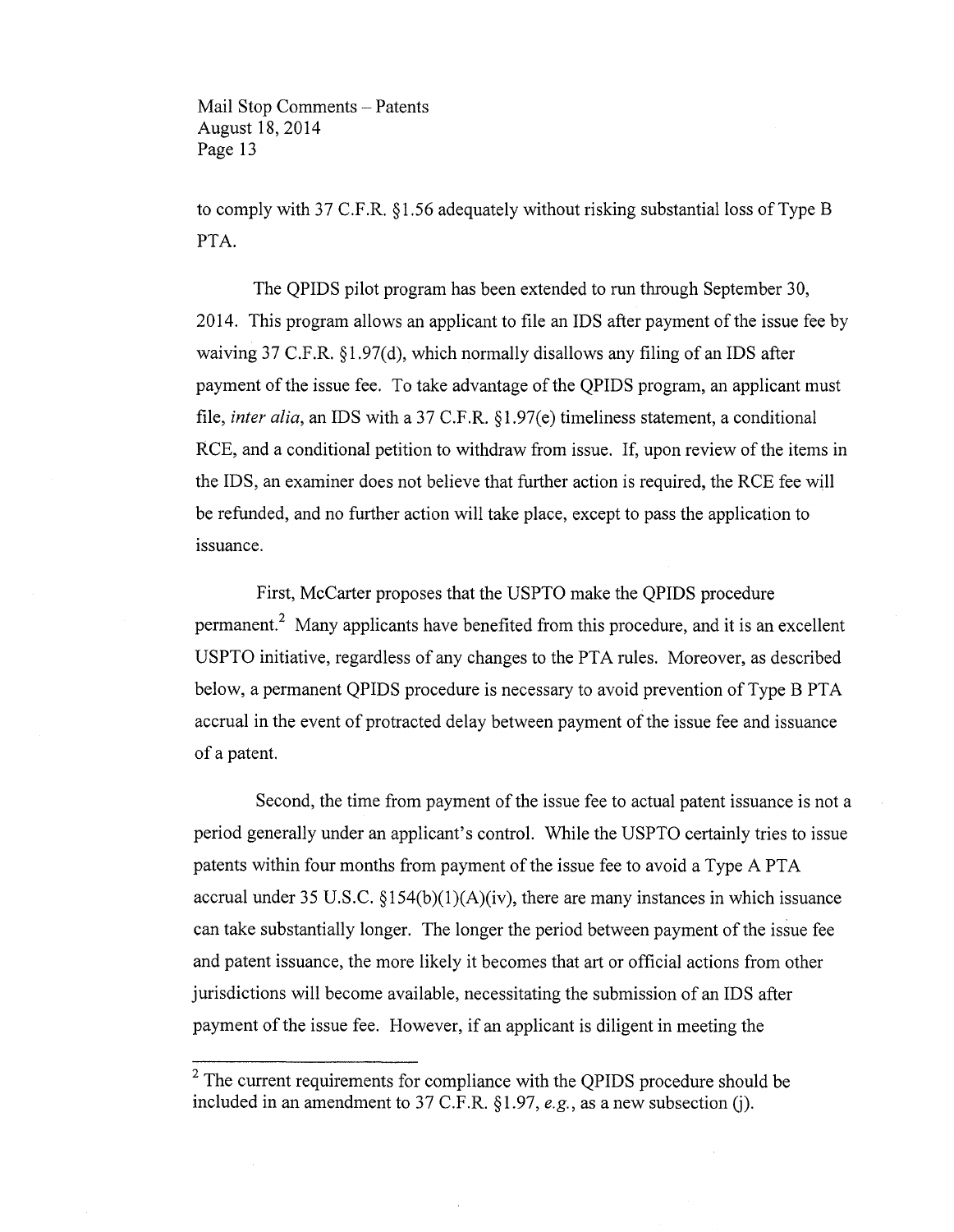requirements under the QPIDS procedure, then compliance with rule 37 C.F.R. § 1.704(d) is completely feasible. Nevertheless, by virtue of the USPTO's proposed 37 C.F.R.  $\S1.704(c)(12)$ , if prosecution is reopened by the examiner acting on an RCE under the QPIDS procedure, that applicant will be debited Type B PTA beginning on the date of mailing of the notice of allowance under 35 U.S.C. §151 and ending on the date the subsequent RCE was filed.

McCarter respectfully submits that if an applicant makes the requisite statement under 37 C.F.R. §1.704(d) pursuant to the QPIDS procedure, it should not be debited Type B PTA if prosecution is reopened by an examiner acting on an RCE under this procedure - especially if there is protracted delay in issuance after payment of the issue fee *(e.g.,* more than four months). As noted above, the time between payment of the issue fee and patent issuance is not under an applicant's control, and the longer this period, the more likely art will become available. Furthermore, because the USPTO's proposal for amendment to 37 C.F.R. §1.704(c) is purportedly justified by discouraging the abusive filing of serial RCEs, this concern is ameliorated by conditioning withholding of Type B PTA under proposed 37 C.F.R. §1.704(c) on the requirement for a statement under 37 C.F.R. §1.704(d) during the QPIDS procedure.

To address this inconsistency, we propose the following amendment to 37 C.F.R.  $\S1.704(c)(12)$  that carves out submission of an RCE with an IDS under the QPIDS procedure as follows:

§ 1.704 Reduction of period of adjustment of patent term.

 $\ddotsc$ 

(a) The period of adjustment of the term of a patent under  $\S$ § 1.703(a) through (e) shall be reduced by a period equal to the period of time during which the applicant failed to engage in reasonable efforts to conclude prosecution (processing or examination) of the application.